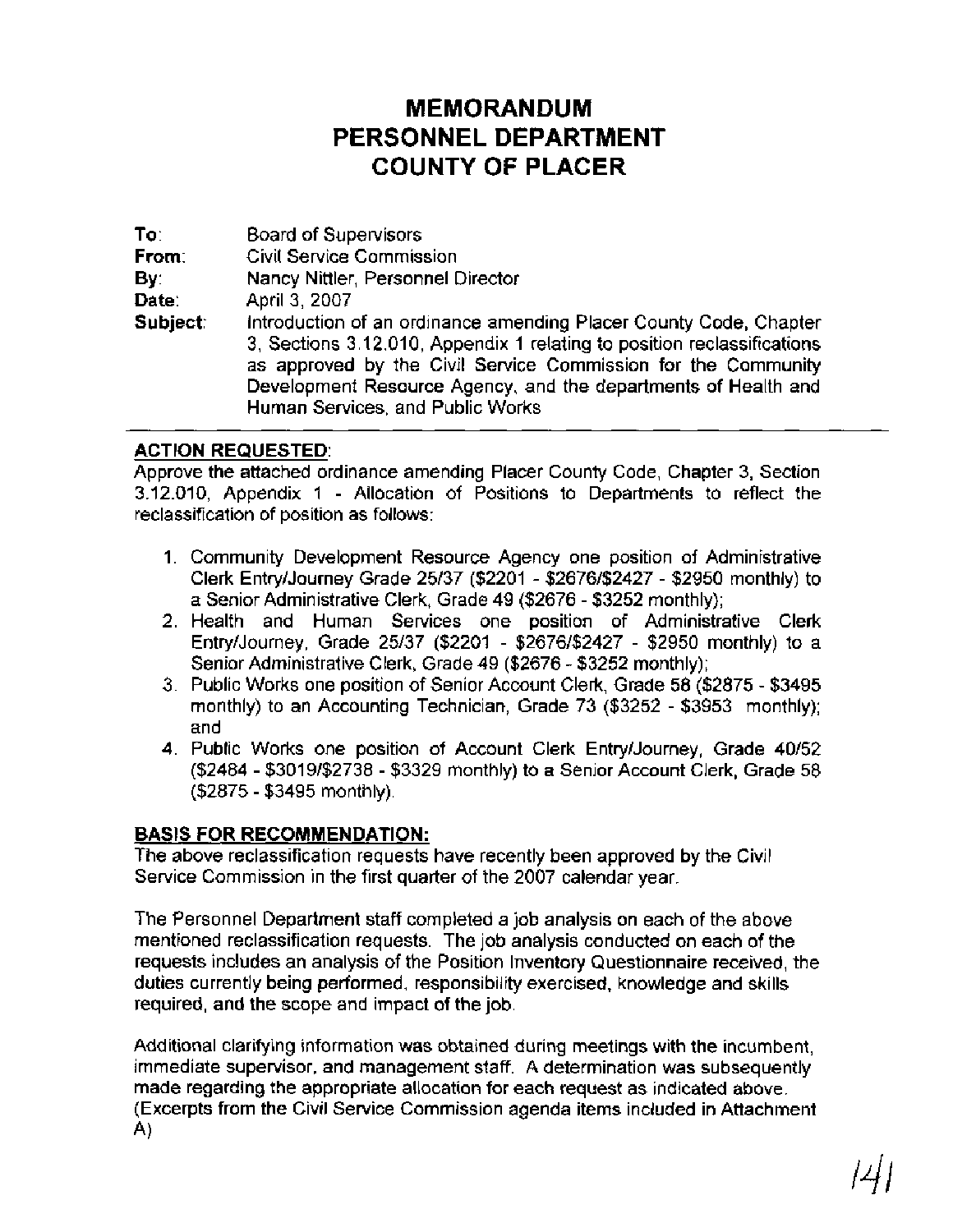Board of Supervisors April 3, 2007 Page 2 of 7

## **FISCAL IMPACT:**

Each department will be required to absorb any cost impact within their current budget to implement the changes approved by the Civil Service Commission. More specifically :

## **Community Development Resource Agency:**

The reclassification of one Administrative Clerk EntryIJourney position to a Senior Administrative Clerk classification will result in an increased cost of approximately \$4,866 in annual salary and benefits. The Community Development Resource Agency will absorb the monthly cost of this request in the 2006-2007 fiscal year through salary savings and developer fees.

#### **Health and Human Services:**

The reclassification of one vacant Administrative EntryIJourney position to a Senior Administrative Clerk classification will result in approximately \$4,866 in annual additional cost at Step 5 (\$3,628 in wages and \$1,237 in benefits). These costs will be funded by \$1,459 in Federal Title IV-E funding, \$1,946 in State CWS funding and \$1,022 in sales tax realignment and \$439 in county general funds.

## **Public Works:**

The reclassification of one Senior Account Clerk position to the Accounting Technician classification will result in an increased cost of approximately \$5,604 in annual salary and benefit costs that are funded this fiscal year by a vacant Account Clerk Journey position. This recommendation will result in an increase in salary to the position of approximately \$2,769 for the balance of the 2006/2007 fiscal year and approximately \$5,604 on an annual basis.

The reclassification of one Account Clerk Journey position to the Senior Account Clerk classification will result in approximately \$2,592 in annual salary and benefit costs that are funded this fiscal year by salary savings from a vacant and budgeted Account Clerk Journey position. This recommendation will result in an increase in salary to the position of approximately \$648 for the balance of the 200612007 fiscal year and approximately \$2,592 on an annual basis.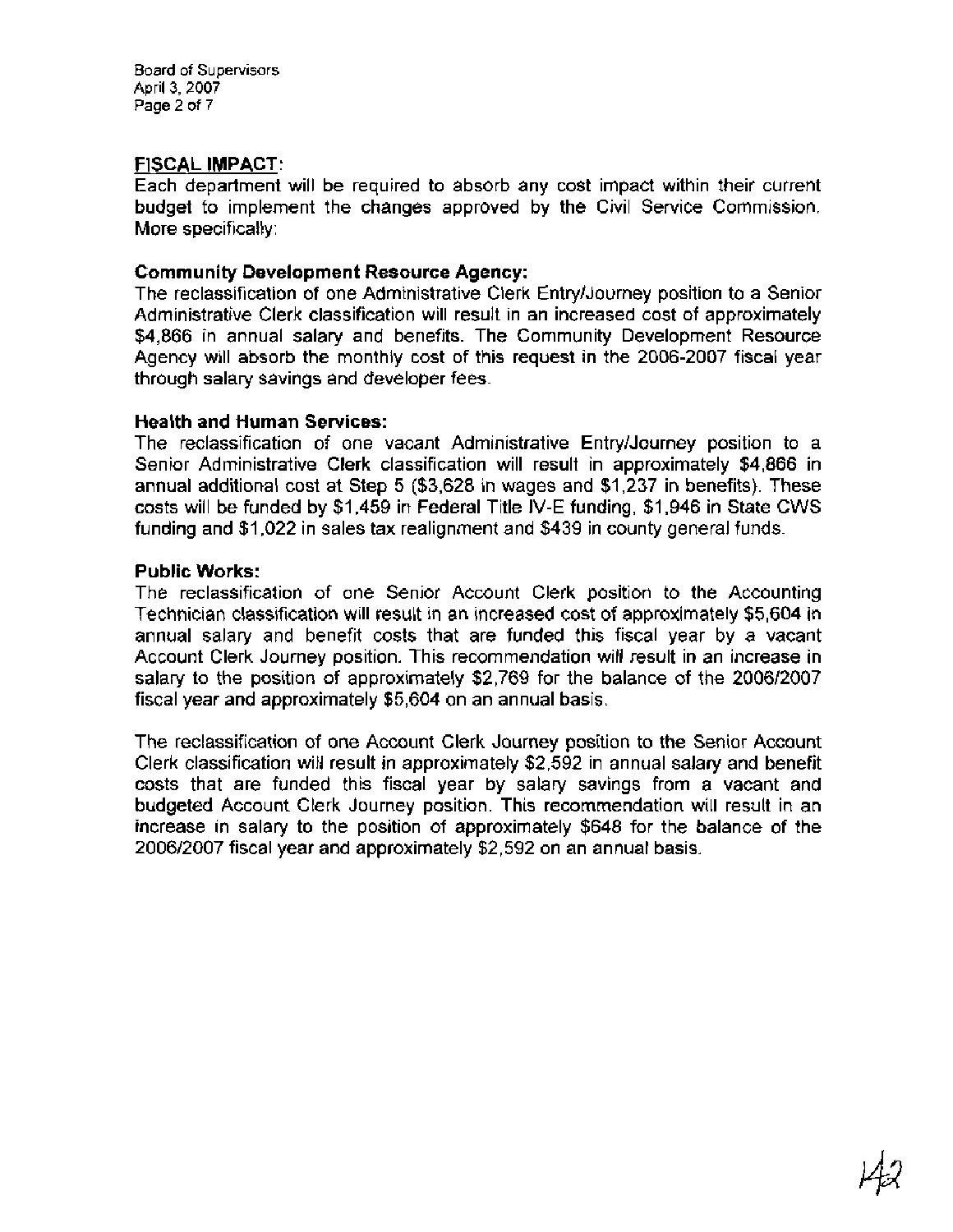## Attachment A:

## **EXCERPTS FROM THE CIVIL SERVICE COMMISSION AGENDA ITEMS**

## **COMMUNITY DEVELOPMENT RESOURCE AGENCY**

The Civil Service Commission approved the reclassification of one Administrative Clerk EntryIJourney position, Grade 25137 (\$2,201 - \$2,6761 \$2,427 - \$2,950 monthly) to a Senior Administrative Clerk, Grade **49** (\$2,676 - \$3,252 monthly).

At the request of the Community Development Resource Agency (CDRA), the Personnel Department conducted a classification study of the duties and responsibilities assigned to one Administrative Clerk Journey position in the Engineering and Surveying Department of CDRA.

A review of the Position Inventory Questionnaire (PIQ) submitted by the incumbent and information obtained during an analysis of the job duties through meetings with the incumbent, immediate supervisor, and the department director confirm that the tasks and duties performed are those associated with the Senior Administrative Clerk classification. These duties include, but are not limited to the performance of the more specialized and responsible administrative, clerical, and document processing functions for land development projects, to include:

- Creating and maintaining accurate records of program activities and contracts, including validity of contracts, maintaining contract balances, and tracking all activities.
- Assisting in tracking budget and expenditures related to accounts payable, including verifying invoices against the orders placed, obtaining the appropriate signatures and approving payment.
- Performing duties requiring specialized knowledge of land development for interpreting, analyzing, and determining compliance with processes or procedures.
- Assembling and providing information status and release for bonds.
- Processing, verifying, and responding to questions regarding invoices, contracts, and project billings.
- Creating and updating spreadsheets to track project billings and invoices.
- Researching and verifying information for inquiries on inspection bills.
- Assigning project improvement plans to Inspectors based on their geographic location.
- Compiling data and fiscal reports, as requested, for the annual budget.
- Preparing Board of Supervisor memos, requiring a moderate amount of research and verification of information.
- Ensuring land development project materials and information received are in compliance with departmental policies.
- Providing general clerical support such as preparing and processing all  $\bullet$ incoming and outgoing correspondences, answering and directing incoming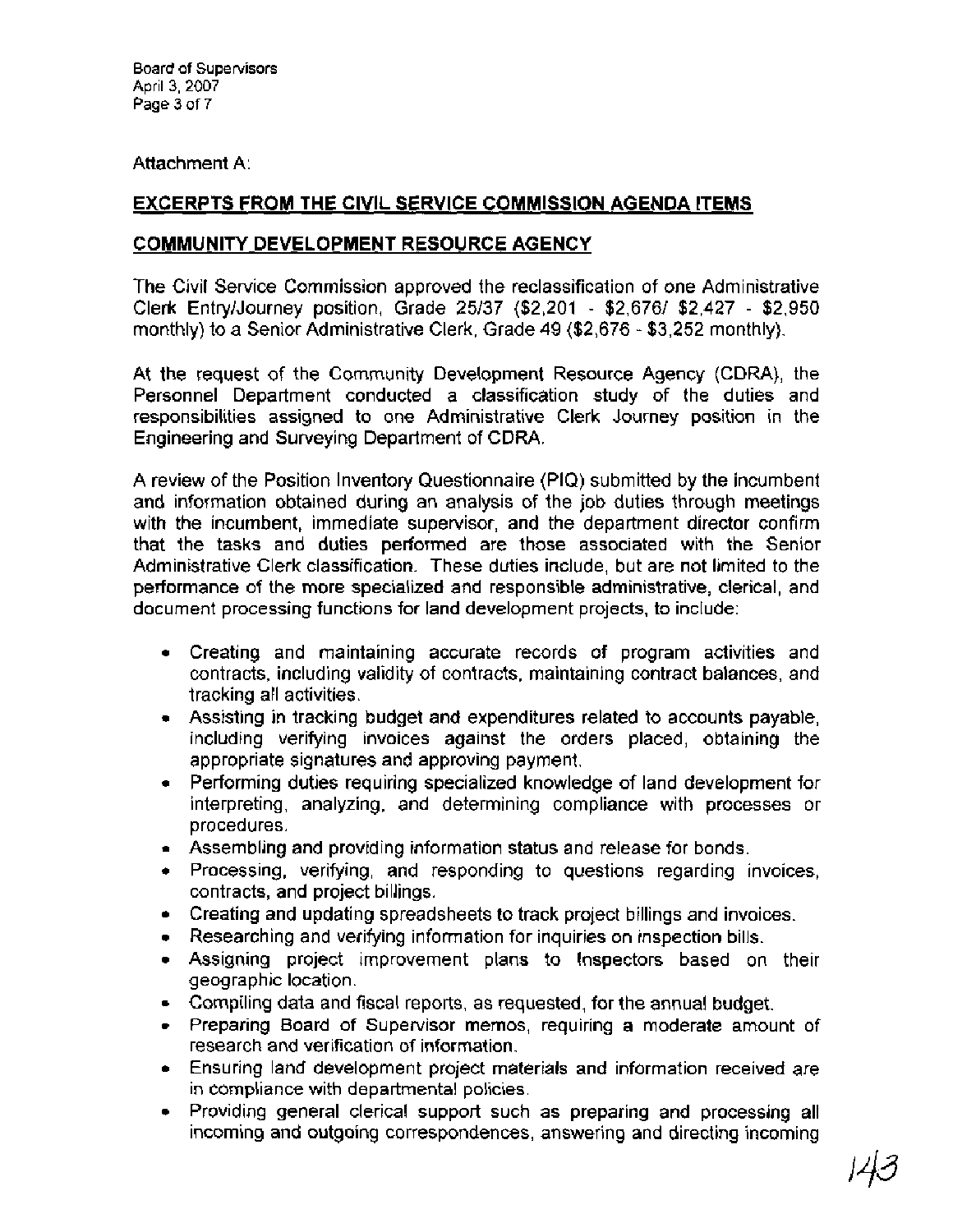calls, scheduling trainings and meetings, ordering supplies, creating and maintaining filing systems, and data entry.

Given that this position has evolved as the land development program has grown throughout the years and is responsible for performance of the more specialized, complex, and responsible administrative, clerical, and document processing functions for land development projects, the Personnel Department supports the reclassification of this position to the Senior Administrative Clerk classification.

It has been determined that the incumbent meets the minimum qualifications of the Senior Administrative Clerk and has satisfactorily performed these duties for a continuous period of not less than one year.

Both the County Executive's Office and Placer Public Employee Organization have reviewed this information and concur with the Personnel Department's recommendation.

## **HEALTH AND HUMAN SERVICES**

The Civil Service Commission approved the reclassification of one vacant Administrative Clerk - EntryIJourney position, Grade 25/37 (\$2,201 - \$2,676 / \$2,427 - \$2,950 monthly) to a Senior Administrative Clerk, Grade 49 (\$2,676 - \$3,252 monthly).

At the request of the Department of Health and Human Services (HHS), the Personnel Department conducted a classification review of the vacant Administrative Clerk E/J position in HHS Children's System of Care (CSOC) assigned to the Court Unit to determine whether or not the current duties and responsibilities performed by the position support the department's reclassification request.

A review of the Position Inventory Questionnaire (PIQ) combined with additional clarifying information obtained during meetings with the recent incumbent and the position's immediate supervisor added further clarity. The studied position operates independently and is assigned the more complex and technical duties of the unit requiring a high level of understanding of County Counsel, Superior Court, Court Unit functions and court calendaring processes.

The duties performed include the following:

- Work closely with court staff and County Counsel to support CSOC in courtrelated functions as a departmental liaison ensuring coordination of process and procedures for the more complex day-to-day transactions.
- **Independently schedule and maintain court dates for Juvenile Dependency** cases within court rules and mandated legislative timelines; update multiple computer systems (state and local databases) with data for access by CSOC and County Counsel staff.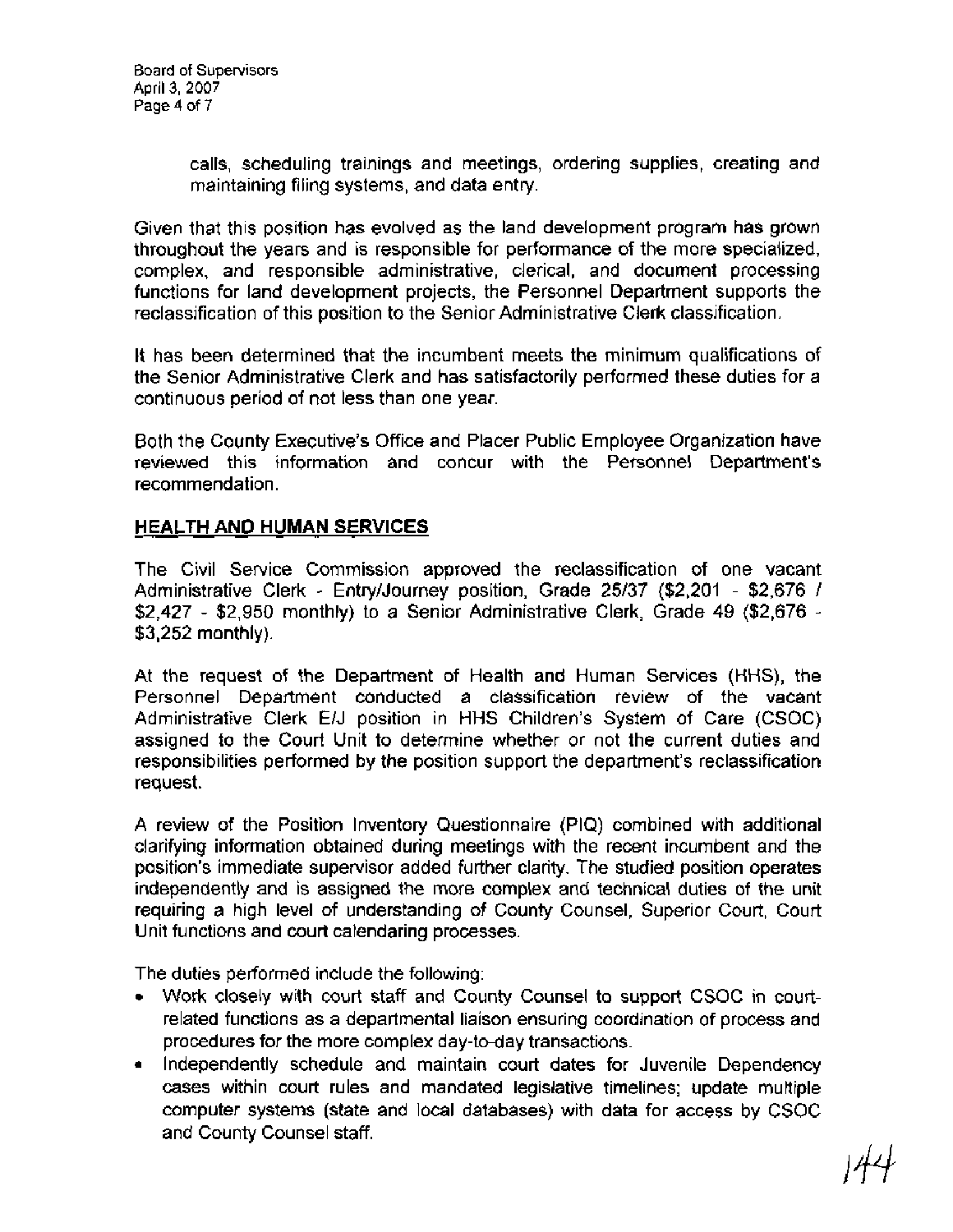Board of Supervisors April 3, 2007 **Page** 5 of 7

- Review court Findings and Orders, updating necessary staff with new information and confirming court calendars for appropriate date and department.
- Research discrepancies discovered during reconciliation of CSOC information compared to court information and find solutions to identified differences.
- Assist County Counsel, private attorneys and members of the public with questions relating to specific cases following confidentiality rules.
- Create procedures as needed for Court Unit based on existing policies and workflows.
- Train other Court Unit staff in process, procedures, various computer databases and state computer system.
- Maintain closed case file database, track and assign appropriate archival and/or destruction dates.

Upon review and analysis, it has been determined that this position performs complex duties and responsibilities more appropriately aligned with the classification of Senior Administrative Clerk. Based on the information presented, the Personnel Department supports the request of Health and Human Services to reclassify one vacant Administrative Clerk EIJ position to Senior Administrative Clerk. It is anticipated that this position will be filled through a competitive recruitment process.

The request has been reviewed and is supported by Health and Human Services, the County Executive's Office and the Placer Public Employees' Organization (PPEO).

## **PUBLIC WORKS:**

The Civil Service Commission approved the reclassification of one Senior Account Clerk position, Grade 58 (\$2,875 - \$3,495 monthly) to the classification of Accounting Technician, Grade 73 (\$3,252 - \$3,953 monthly).

At the request of the Public Works Department, the Personnel Department conducted a classification review of a one Senior Account Clerk position assigned to the Finance Division for reclassification to an Accounting Technician.

A review of the Position Inventory Questionnaire (PIQ) combined with additional clarifying information obtained during meetings with the incumbent and the immediate supervisor confirmed the duties currently being performed by the incumbent are those ascribed to the Accounting Technician. These duties include, but are not limited to creating computerized spreadsheets for ledger and statistical and financial records, interpreting and applying County, State and Federal regulations concerning financial and statistical transactions and reports for submission to State and Federal agencies such as: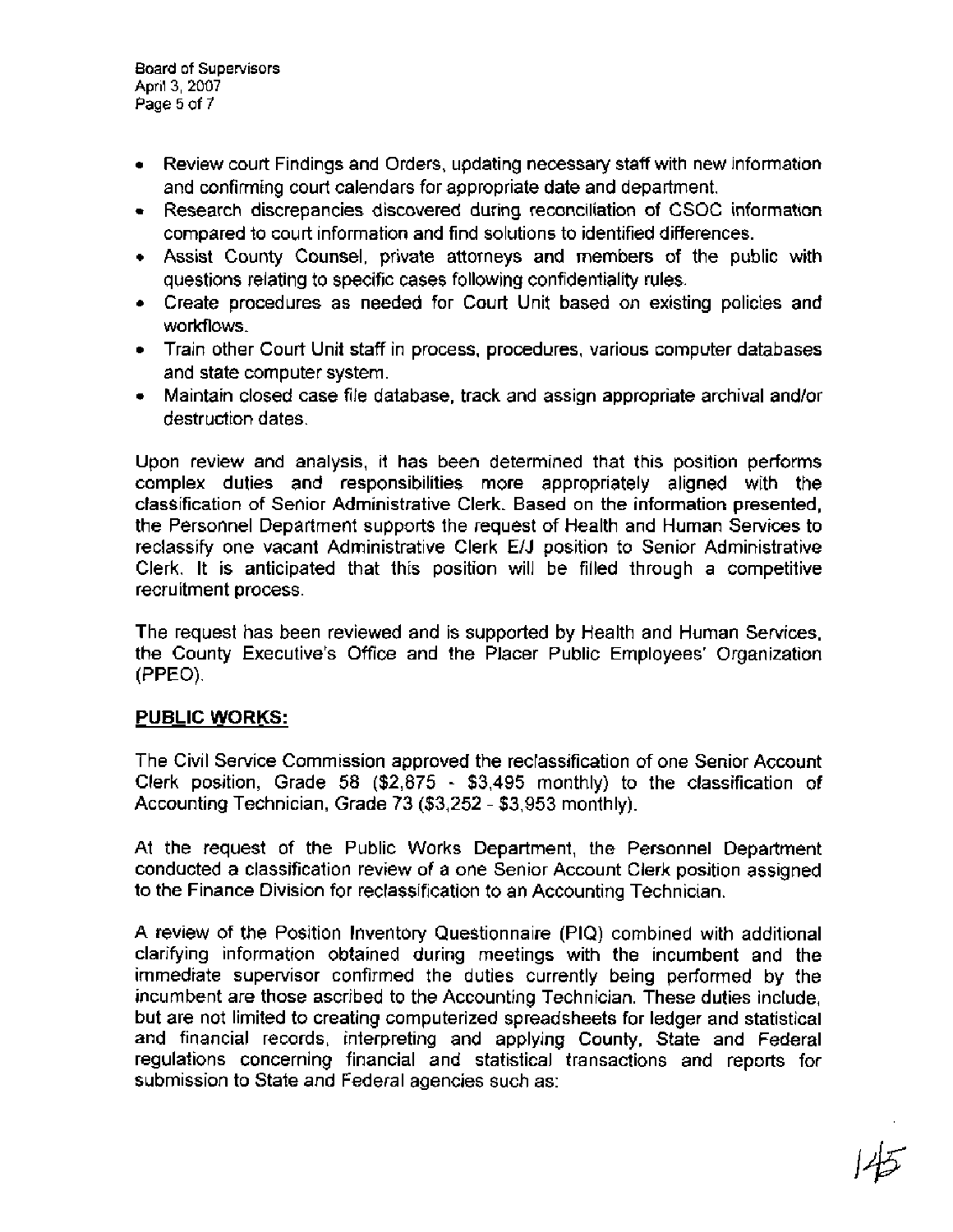- Compile, analyze and audit the Revenue Appropriation Report to the State Controller's office.
- Create time reporting project numbers for the various department projects.
- Audit and make necessary corrections to month-end expenditure and revenue reports.
- Audit and create accounting documents charging California Department of Forestry and County Office of Emergency Services for fuel usage.
- Compile data and create journal transfers for the annual snow billing reports.
- Audit biweekly timesheets and make appropriate prior pay-period time adjustments.
- Labor and equipment usage transfers.
- Verify fixed asset inventory and prepare necessary journal entries.
- Research, analyze and balance department contracts.

The previous incumbent was classified as an Accounting Technician prior to her transfer to the Community Development Resource Agency. At that time, the duties were distributed to other staff. However, over the last 1% years these duties have been reassigned back to the Senior Account Clerk position.

Based on the information presented, the Personnel Department supports the proposed organizational structure. It has been determined that the incumbent meets the minimum qualifications and has satisfactorily performed these duties for a continuous period of not less than one year prior to this date. The County Executive Office and the Placer Public Employee Organization have reviewed the organizational structure request and concurs with the Personnel Department's recommendation.

## **PUBLIC WORKS**

The Civil Service Commission approved the reclassification of one Account Clerk EntrylJourney position, Grade 40152 (\$2,484 - \$3,01962,738 - \$3,329 monthly) to the classification of Senior Account Clerk, Grade 58 (\$2875 - \$3495monthly).

At the request of the Public Works Department, the Personnel Department conducted a classification review of a one Account Clerk EIJ position assigned to Fleet Services for reclassification to a Senior Account Clerk.

A review of the Position Inventory Questionnaire (PIQ) combined with additional clarifying information obtained during meetings with the incumbent and the immediate supervisor confirmed the duties currently being performed by the incumbent are those ascribed to the Senior Account Clerk. These duties include, but are not limited to performing journal and ledger maintenance, account audits, accounts receivable and payable, and similar accounting records, requiring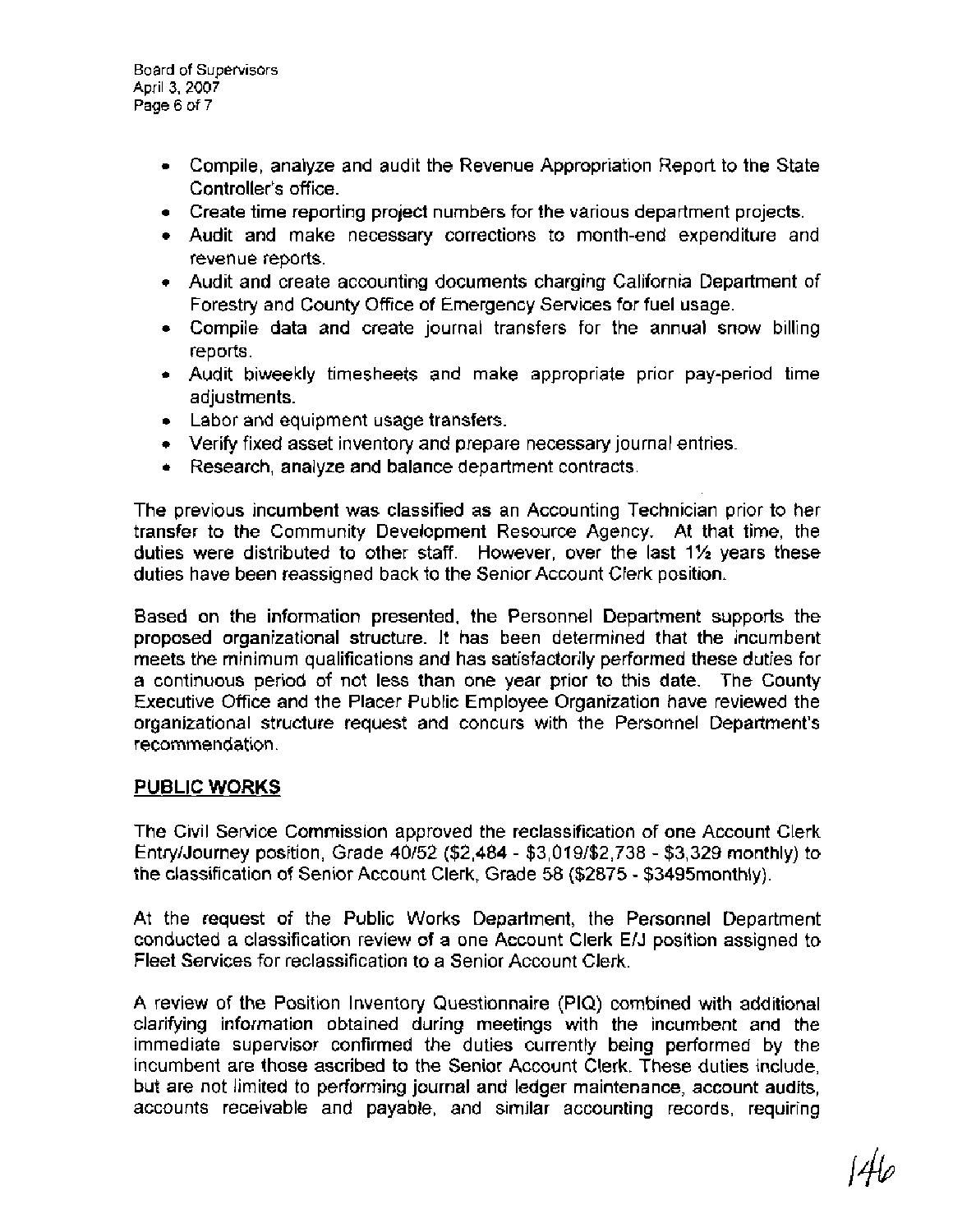**Board of Supervisors April 3, 2007 Page 7** of **7** 

specialized technical, functional and programmatic knowledge, and independent research such as:

- Calculate and audit billing for pool vehicle usage.
- Calculate, analyze and maintain the monthly Compressed Natural Gas fuel charges including validating PG&E bills.
- Analyze, monitor and recommend vehicle maintenance repairs.
- Monitor County vehicle transfers.
- Extensive use in the various Fleet Services automated systems including Fleet Focus, Voyager, and R&l.
- Provide backup coverage to the Administrative Technician position.

It is important to note that this position has evolved since the retirement of the previous incumbent in June 2003.

Based on the information presented, the Personnel Department supports the proposed organizational structure. It has been determined that the incumbent meets the minimum qualifications and has satisfactorily performed these duties for a continuous period of not less than one year prior to this date. The County Executive Office and the Placer Public Employee Organization have reviewed the organizational structure request and concurs with the Personnel Department's recommendation.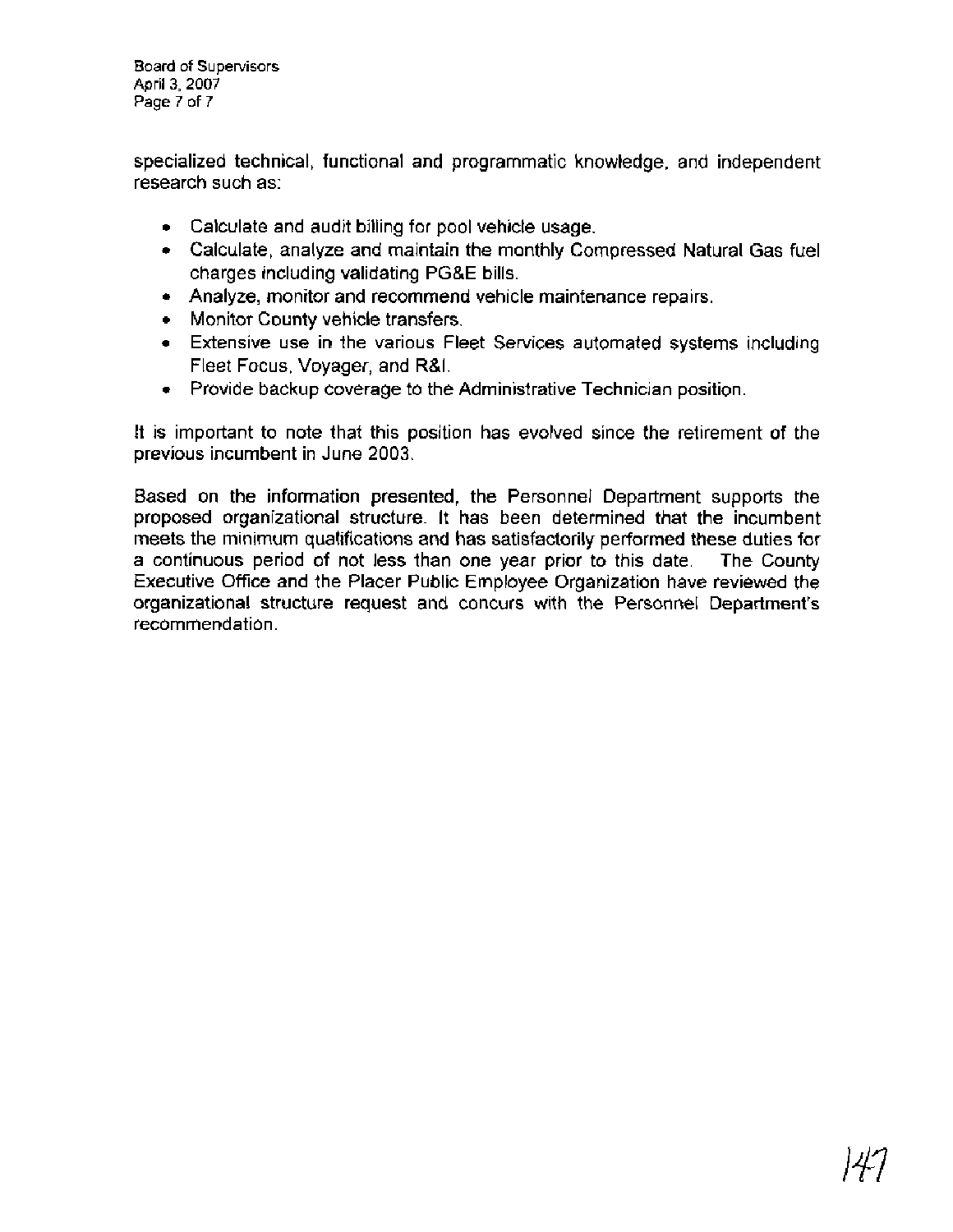# Before the Board Of Supervisors County of Placer, State of California

In the matter of: An ordinance amending Placer County Code, Chapter 3, Section 3.12.010, Appendix 1 relating to the departments of Community Development Resource Agency, Health and Human Services, and Public Works.

Ordinance No.: \_\_\_\_\_\_\_\_\_\_\_\_

First Reading:  $\frac{1}{2}$ ,  $\frac{1}{2}$ ,  $\frac{1}{2}$ ,  $\frac{1}{2}$ 

The following Ordinance was duly passed by the Board of Supervisors of the County of Placer at a regular meeting held , by the following vote on roll call:

## **3.1 2.010 APPENDIX 1 COMMUNITY DEVELOPMENTIRESOURCE AGENCY**

|         | Ayes:                                                                                                                                                                                       |                                |
|---------|---------------------------------------------------------------------------------------------------------------------------------------------------------------------------------------------|--------------------------------|
|         | Noes:                                                                                                                                                                                       |                                |
|         | Absent.                                                                                                                                                                                     |                                |
|         | Signed and approved by me after its passage.                                                                                                                                                |                                |
|         |                                                                                                                                                                                             | Chairman, Board of Supervisors |
| Attest: | Clerk of said Board                                                                                                                                                                         |                                |
|         | THE BOARD OF SUPERVISORS OF THE COUNTY OF PLACER, STATE OF CALIFORNIA, DOES<br>HEREBY ORDAIN AS FOLLOWS:                                                                                    |                                |
|         | That Placer County Code, Chapter 3, Section 3.12.010 Appendix 1 is hereby amended as follows:<br>(Additions to ordinance shown in bold and underline, deletions shown with strike-through.) |                                |
|         | Section 1. That Article 3.12, Section 3.12.010, Appendix 1 is hereby amended to read as follows:                                                                                            |                                |
|         | 3.12.010 APPENDIX 1<br><b>COMMUNITY DEVELOPMENT/RESOURCE AGENCY</b>                                                                                                                         |                                |
| (c)     | Engineering and Surveying                                                                                                                                                                   |                                |
|         | Administrative Clerk - Entry/Journey                                                                                                                                                        | 32                             |
|         | <b>Administrative Clerk - Senior</b>                                                                                                                                                        | $\mathbf{1}$                   |
|         |                                                                                                                                                                                             |                                |
|         |                                                                                                                                                                                             |                                |
|         |                                                                                                                                                                                             |                                |
|         |                                                                                                                                                                                             |                                |